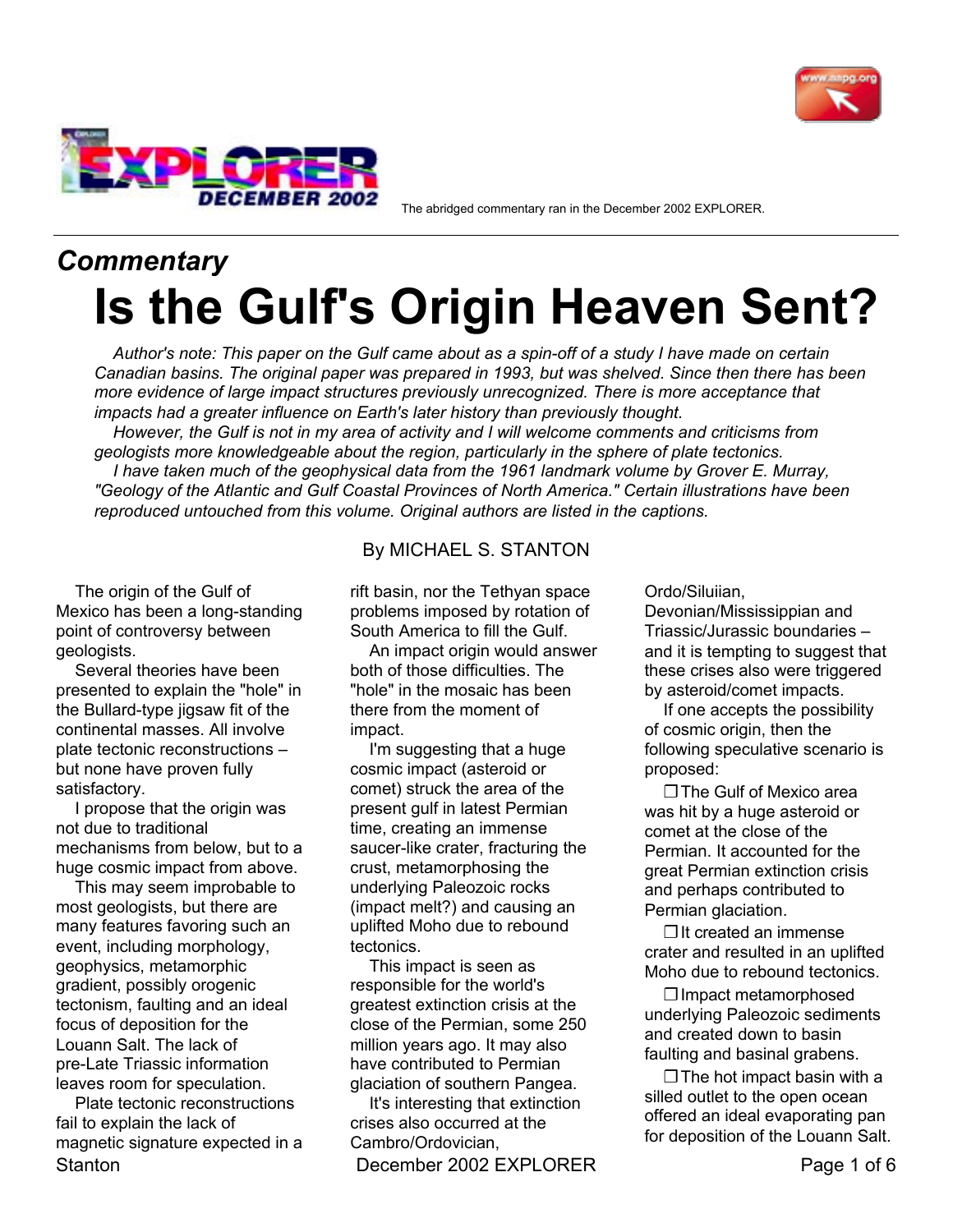❐ Impact ruptured crustal integrity, caused an uplifted Moho by rebound tectonics and probably induced deep-seated radially-outward motions in the ductile mantle. This area of impact may have been the trigger that initiated tripartite continental separation (similar to a triple junction).

The Gulf was continental land area prior to the Pangean breakup, and the "hole" in the Bullard mosaic did not exist until impact. There is no need for plate tectonic reconstruction to fill the gap. The Gulf of Mexico was formed by impact from above, not by traditional plate tectonics from below.

The 35 million-year-old Chesapeake Bay area has now been identified as a large impact structure. How many others have gone unrecognized?

Are we overlooking the obvious because of the immense size of the Gulf of Mexico?

Look again at a map or a satellite image of the Gulf – and think "impact crater." It would solve many perplexing problems of the Gulf's origin.

#### **Impact Craters**

When I first presented the idea that the Gulf of Mexico may have formed by asteroid impact I was told that the flux was against the concept. But this is indeed a valid argument.

From lunar evidence, there are five stages in the moon's history (Moore and Ifunt, 1990). Earth was subjected to the same cosmic bombardment as the moon. The period of massive impact craters and mare basin formation occurred from 4,500 to  $3,850$  million years ago  $- a$ period of cosmic sweep.

Stanton **December 2002 EXPLORER** Page 2 of 6 The flux (size and frequency) of asteroid impact has decreased dramatically from this time, and the period from 1000

mya to the present is described as largely quiescent with minor cratering. This spans the later Proterozoic and all of the Phanerozoic.

Of course, comets are different in composition and trajectories, and I question whether the statistics of asteroid flux are applicable to comets.

Regardless, statistical flux does not preclude large random impacts that are known to have occurred in later times. There are over 3,000 asteroids in the asteroid belt identified to date, the largest of which is Ceres with a diameter of 940 km. That belt is beyond Earth's orbit, but they're many others, collectively called Apollos, that have Earthcrossing trajectories.

Hildebrand (1999) states there are more than 1,000 asteroids larger than 1 km that regularly hurtle across the Earth's path. New comets are discovered regularly that have earth-crossing paths.

A large asteroid (1997 XFIII) was originally thought to be on a possible collision course with Earth in 2028, but later calculations showed a safe separation. That asteroid is 1.6 km in diameter, and should it impact the earth, one astronomer estimated its effect would be equivalent to about 100 million times the force of the Hiroshima bomb.

Speaking of asteroids:

✓ Chesapeake Bay, of course, was the site of a large asteroid impact some 35 million years ago (Eocene). The crater is 82 kilometers across.

✓ The Popigei crater in Siberia is 100 kilometers in diameter, and impacted 35.7 mya, also in the Eocene.

✓ The K/T Yucatan crater is some 140 kilometers in diameter.

✓ Very recently (March 8, 2002) a 50-meter wide asteroid passed within 463,000 kilometers (287,000 miles) of Earth, slightly further than the moon. Had it struck, it would have demolished an area the size of Prince Edward Island according to one authority. It was not predicted, and was discovered four days later as it departed.

The moon is completely covered by craters  $-$  a "fossil" record of the type of bombardment also suffered by Earth. But the evidence on Earth has been largely removed or obscured on land by tectonics, erosion, sedimentation and other activities not operative on the moon. Subduction processes have removed any evidence of pre-Triassic impacts at sea. Only very large impacts can be expected to show present day surface evidence.

Of course, I believe the Gulf is one of those.

The Gulf of Mexico is comparable in size to some of the moon's huge maria. Mare Orientale on the far side of the moon is 900 kin (560 miles) in diameter and is surrounded by a double ring of mountains. But most these large impacts on the moon occurred in Precambrian times by Earth standards  $$ which brings up the problem of impact flux.

For an impact huge enough to produce the Gulf in Paleozoic times, it must have been a huge random body  $-$  perhaps comparable to the Shoemaker-Levy 9 comet train that recently struck Jupiter.

#### **Morphology**

Circular morphology is one of the dominant features of impact craters, and one can hardly miss this characteristic of the Gulf of Mexico.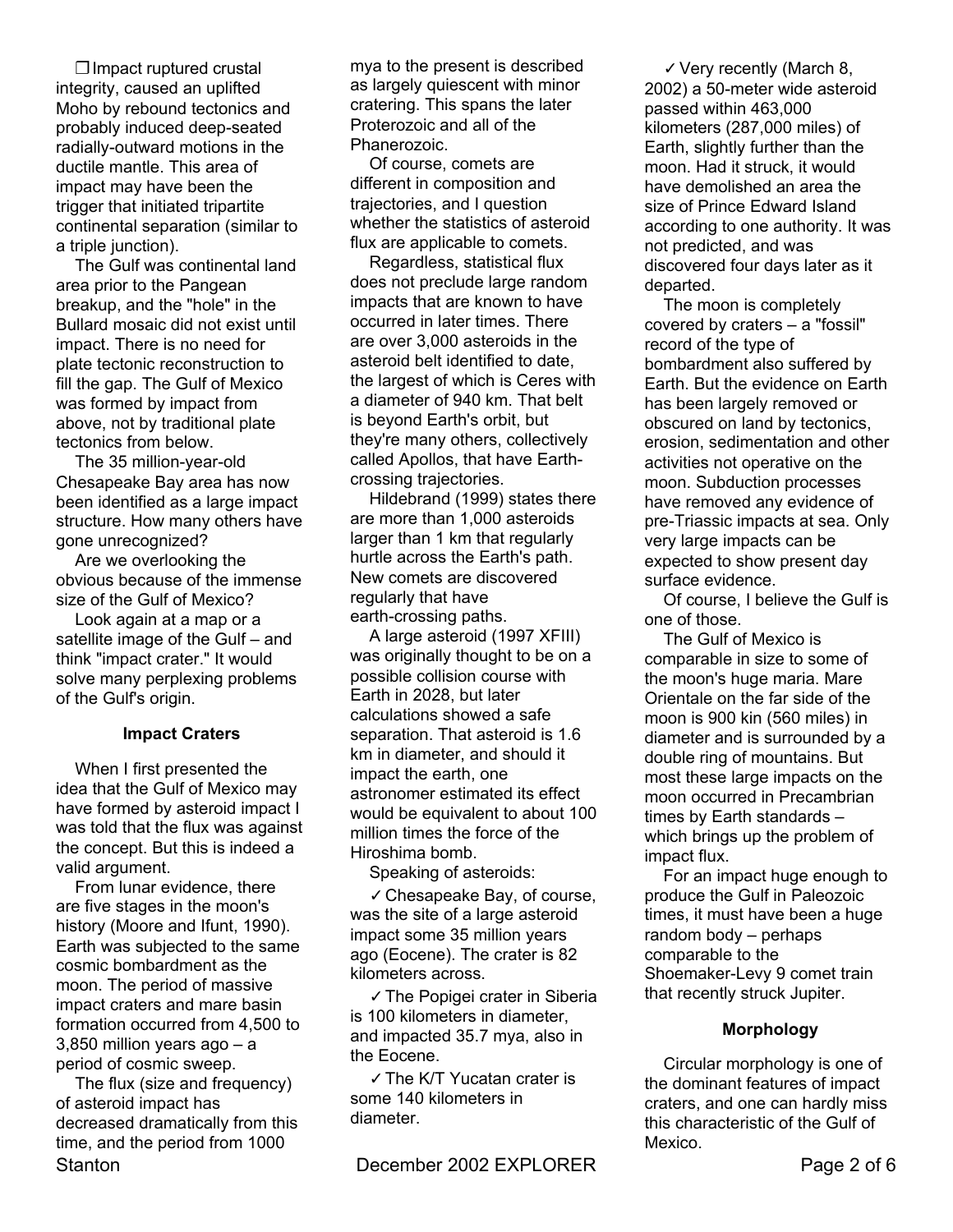With the removal of the geologically younger (Cretaceous/Tertiary) sediments of the Yucatan Peninsula, the Gulf has a remarkably circular shape. Some later tectonics have affected the western side, but not sufficient to destroy the overall circular image.

The basin extends into and underlies part of the northern land area, but still retains its basic shape. Despite its great depth of some 40,000 to 50,000 feet it is still a shallow saucer-like basin relative to its great diameter.

In contrast to a bowl-like profile of simple craters, the morphology is characteristic of large complex impacts  $-$  the basic profile of large complex craters, including central uplift, impact melt rock and down to basin faults. Though vastly larger, the Gulf shows similar features.

#### **Geophysics and Basement Faults**

Geophysics shows a steep gulfward gradient in pre-coastal rocks, accompanied by extensive downfaulting. These are basement faults, not the listric faulting of later sediments. Peripheral down-to-basin faulting' is normal for impact craters.

Regional gravity contours of the Gulf closely parallel the shoreline configuration. There is a distinct "bullseye" pattern from a central basin high (+60 milligals) to a peripheral zone (-20 milligals). This suggests a central basin uplift surrounded by an annular ring-like valley  $$ features common to large impact structures.

Interpretation of a seismic section from Texas to the Yucatan Peninsula (in collaboration with a gravity

profile) shows a greatly uplifted Mohorovicic discontinuity.

Why would such a huge uplift occur in the central Gulf?

I suggest it is due to rebound tectonics following impact. What other mechanism would explain the uplifted Moho beneath the Gulf?

The profile also shows largescale displacement of stratigraphic units along fault zones, which apparently are reactivated to the present day. It is interesting that a similar uplifted Moho occurs beneath Hudson Bay, another huge circular basin (Precambrian) that may also be of impact origin.

Grieve & Pilkington (1996) describe the features of a large complex crater like this: " ... consists of a structurally complex rim, a downfaulted annular trough and a structurally uplifted central area."

These are all characteristics compatible with the geophysics of the Gulf of Mexico.

#### **Plate Tectonics**

Plate tectonic reconstructions of the Gulf of Mexico are several and diverse. For example, the "hole" in the Bullard-type jigsaw fit has long posed a problem for Gulf geologists.

It is not my intention to review the various constructs in the literature, but to mention that they vary from rotation of the Yucatan plate (Humphris, 1978) to the impact of South America followed by rifting (Walper, 1981).

An excellent review of the proposed mechanisms is given in the 1981 paper by Walper, but all have serious problems. A recent paper suggests that the Yucatan segment was torn away from a stretched continent in the Jurassic (Pindell et al, 2000) but fails to explain the lack of magnetic signature for this

Stanton **December 2002 EXPLORER** Page 3 of 6

rifting. It is an attractive concept, but involves complex dynamics including several poles of rotation.

An interesting series of maps (Wilson, 1981) shows the evolution of the Gulf from Mississippian to the present. In his reconstructions, the Gulf is shown initially as a relict of the Iapetus Ocean (contemporary with the Tethys), which was filled by epicontinental clastics and later by evaporites (Louann salt) in the Middle Jurassic.

Due to rifting, early Cretaceous oceanic crust underlies the Gulf as part of the later spreading history of the North Atlantic.

The maps are realistic and appealing, but like all plate tectonic interpretations of the Gulf, pre-Mesozoic schematics are largely speculative.

Most reconstructions accept that a continental collision between South and North America preceded the Gulf's later rifting history, A satisfying schematic is the Pangean reconstruction by Walper (1981), in which the South American plate impacted North America paralleling the present northern shoreline of the Gulf. It then recoiled as a rift basin progressively opening the gulf.

The impact would neatly explain the deflection of the Appalachians and the Ouachitas as due to continental collision, with crustal adjustments along major transform faults.

However, as pointed out by Kent (1981) all currently popular Pangean reconstructions involving the clockwise rotation of South America leaves an impossibly wide (3000 km) Tethyan ocean at the longitude of Iran, which is contrary to Mideast regional geology. The further 23-degree clockwise rotation required in Walper's fit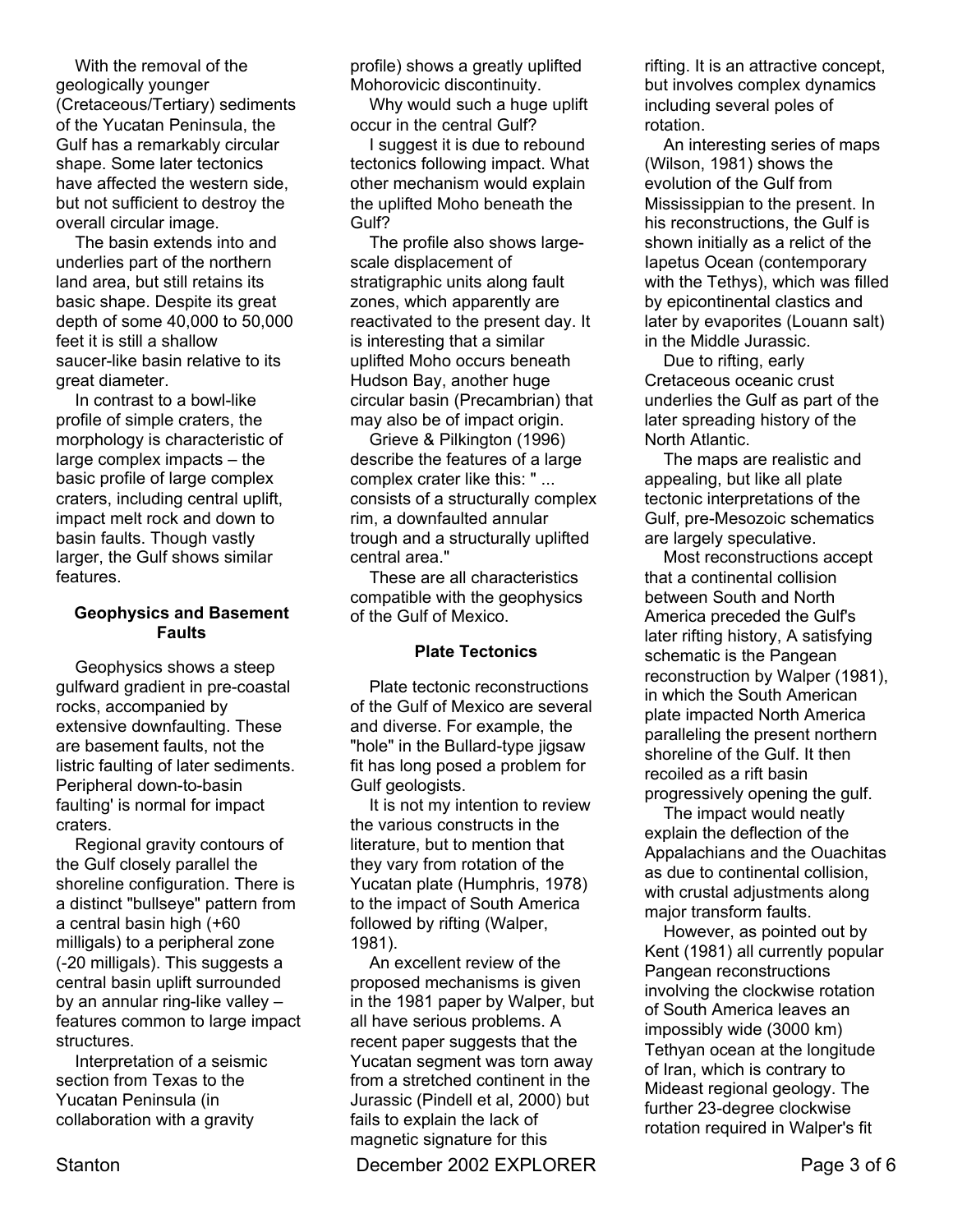would further accentuate the space problem.

Also, a progressively widening rift valley should leave a magnetic record as in other rift tectonics. There is no such magnetic signature in the oceanic crust of the open Gulf, nor is there rift topography, (Steam et al, 1979).

The abrupt deflection of the Appalachians and the presence of east-west trending Ouachitas seems to favor continental  $collision - but need this be?$ 

An impact of this size would also create huge peripheral damage. Examination of large lunar impact craters show a ring (or rings) of impressive mountain ranges surrounding the crater. The Ouachitas fold belt is thrust northwards, and apparently overrides the eastern part of the earlier (Pennsylvanian) Arbuckles. This is well shown in a schematic (Dunbar, 1959).

Though evidence is conflicting, some wells records have shown "flat unmetamorphosed Carnbro-Ordovician rocks of the Arbuckle facies are known beneath folded and metamorphosed Carboniferous strata" (Murray). One would expect that continental collision would have involved the entire geologic section.

The tectonics of the Ouachita region also have been controversial for Gulf geologists. I suggest that similar peripheral tectonics could result either from plate tectonic collision or from cosmic impact.

However, if impact generated, there should be "mirror image" folding on the Mexican side contemporaneous with that on the northern side of the Gulf  $- a$ circular, wrap-around fold belt.

Is there such a feature?

It is clear that explanations for the early evolution of the Gulf

are as diverse as they are imaginative. But none are fully satisfying. They all attempt to explain that embarrassing gap in the otherwise neat Bullard fit by the use of plate tectonic.

If we are willing to accept the possibility that a huge cosmic impact was the causal event, then the problems would disappear. The "hole" in the neat Bullard-style fit would have nothing to do with terrestrial plate tectonics. It was imposed from above and has been there since the time of impact.

#### **Louann Salt**

As with so many Gulf problems, the origin of the Louann Salt is also controversial.

Walper (1981) states: *"No universally accepted model accounts for the deposition and present distribution of the salt in the Gulf of Mexico. Just as the fit of the continents to form Pangea is a perplexing problem the problem of the salt is unsolved and the two problems appear to be interrelated."*

A very cogent statement! The Louann is one of the world's largest salt deposits. Its thickness is estimated at about 5,000 feet, but may be as thick as 3,000 metres in grabens (Raup, 1970, as reported in Walper 1981). In addition to questions on its origin, its age has been controversial  $-$  it was initially thought to be Permian, later work suggests it is Jurassic, and some workers are not convinced.

Studies have indicated it overlies Triassic Eagle Mills deposits. But Murray (p. 285) states:

"...certain paleontologists admit that in their opinion some spores from the lower part of the Louann Salt might be as old as Permian." If so, what better

Stanton **December 2002 EXPLORER** Page 4 of 6

environment for salt deposition than a huge, deep, hot impact crater combining extreme evaporation with a silleds access to the open ocean."

Basement faulting induced by impact could create the condition for deeper local salt basins.

Regardless of its age, the geologic reason for the deposition of such a mass of salt is still debated  $-$  as described in Walper's statement above. The impact theory offers an explanation.

#### **'Wrap-Around' Later Stratigraphic Trends**

Several stratigraphic units show a distinct tendency to follow the circumference of the Gulf. This is well illustrated (in Walper) for the Upper Jurassic Upper Smackover Formation and the reef trend in the Lower Cretaceous sequence.

While this wrap-around stratigraphic trend does not in itself indicate growth around a crater, rim it is the type of trend that would be expected.

### **Age of the Gulf of Mexico**

As stated, there are several plate tectonic reconstructions of the Gulf, but the divergence of opinion is indicative of the difficulty of assigning a satisfactory explanation for the existence of this huge "hole" in the Bullardtype jigsaw fit. A good part of the problem is the definitive statement by Salvador (1987):

*"Stratigraphic reconstruction starts with the Late Triassic because little is known about the pre-Late Triassic."*

In other words, the origin of the Gulf  $-$  whether by plate tectonic mechanisms as theorized, or by cosmic impact as hereby speculated  $-$  began sometime before Late Triassic.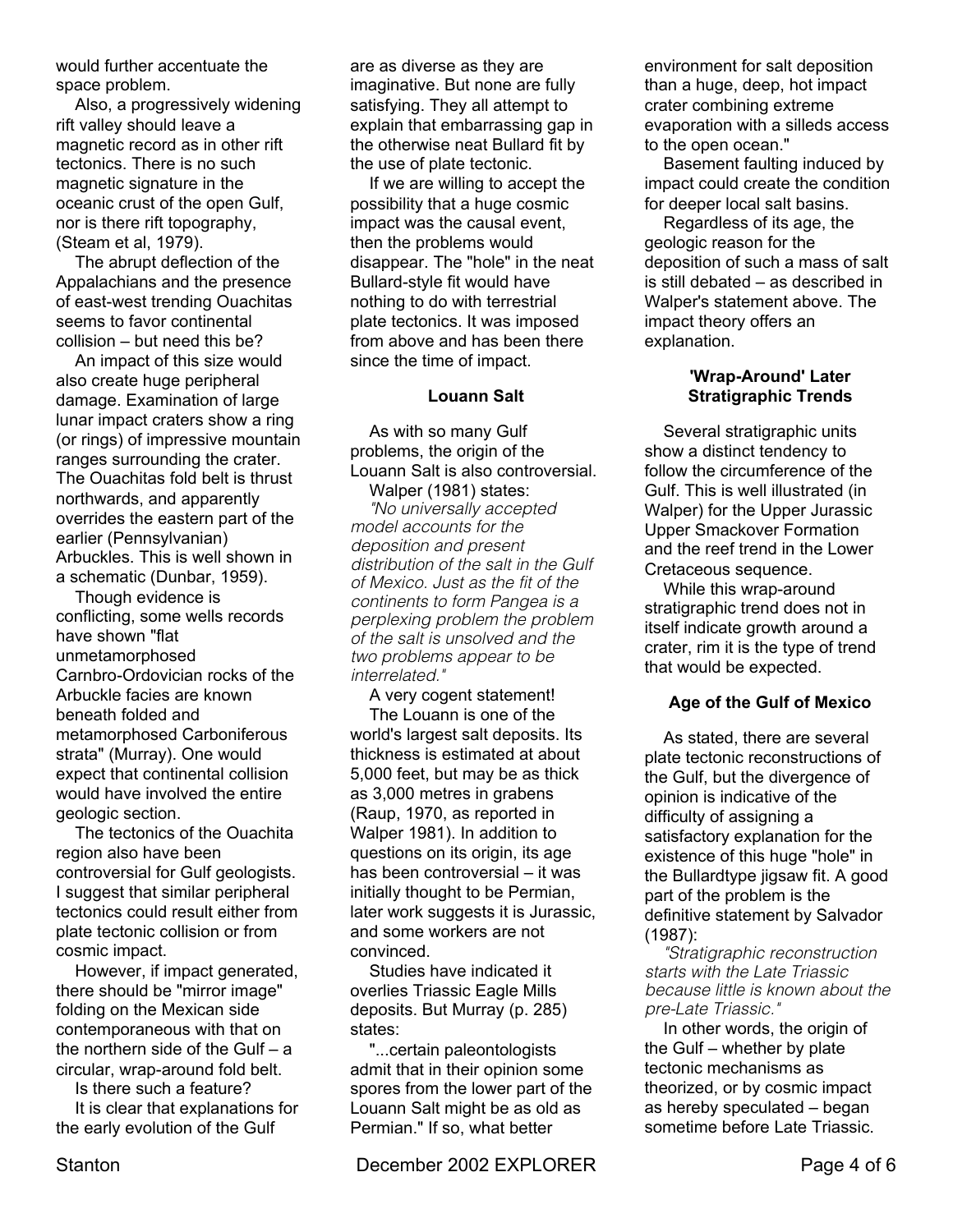I suggest that the Gulf had its origin at the close of Permian time.

#### **Permian Extinction Crisis**

It is commonly accepted that the Cretaceous/Tertiary extinction crisis was the result of impact by the Chicxulub asteroid on the Yucatan Peninsula. While the K/T extinction was dramatic, there was an even greater extinction crisis at the close of the Permian. The P/Tr extinction was far more catastrophic than that of the K/T, and is "estimated to have extirpated from 75 to 90 percent of all pre-existing species." (Stanley, 1987).

If the crisis at the end of the Mesozoic was caused by an asteroid impact, it is logical to assume that the even greater crisis at the end of the Paleozoic was also caused by cosmic impact.

Where?

I suggest the Gulf of Mexico  $$ but wouldn't it be strangely coincidental that both the K/T and P/Tr impacts occurred in the Gulf area? Certainly!

Would it not be impossible? No! There are many craters on the moon with overlapping rims.

### **Other Extinction Crises**

It is proposed that the great Permian extinction was due to a huge cosmic impact at the Permian/Triassic time boundary. It is of interest that several other extinction crises occurred throughout Phanerozoic time, and that these also coincided closely with major period breaks.

Extinction crises marked the Cambrian/Ordovician, Ordovician/Silurian, Devonian/Mississippian, Permian/Triassic, Triassic/Jurassic, Jurassic/Cretaceous and

Cretaceous/Paleocene boundaries.

It is tempting to suggest that these extinction crises also resulted from cosmic impacts that influenced major stratigraphic breaks in the geologic column.

#### **Crustal Breakup**

Acceptance of an impact origin for the Gulf raises other interesting possibilities.

For example, a huge impact would have seriously damaged the integrity of the crust, and it would also have created deep-seated rebound tectonics (uplifted Moho) and probable pressure-induced motion in the ductile mantle following the collapse phase.

Such effects are similar to those of a triple junction, though of different origin. Impact-induced pressure could have induce a sluggish motion in the ductile mantle radially outwards from the area of impact. Once the integrity of the crust has been ruptured, such deep-seated uplift and subsequent mantle motion might have been the initiating trigger for later continental separation.

A glance at a map of the Pangean continental assembly prior to breakup shows the Gulf to be at the critical central location in the tripartite separation of the continents of North and South America and Africa. An impact at the Permian/Triassic boundary would place the Gulf basin in the right place at the right time.

Speculation, yes. But something initiated separation from this region!

Wilson stated that "It is possible that readjustments of the earth's thermal regimes, caused by continental collision, may have initiated the earliest stages of uplift, continental

Stanton **December 2002 EXPLORER** Page 5 of 6

attenuation and block faulting during late Permian times." I suggest that a huge cosmic impact would produce the same effects.

#### **Ground Proof?**

Though I believe there is compelling evidence that the Gulf originated from a huge asteroid/comet impact at the close of Permian times, there is the problem of ground proof.

Unfortunately most potential evidence is deeply buried beneath coastal plain sediments, so if any ground proof exists it would likely be in peripheral areas such as in or near the Ouachitas, or from drilling records.

Documented impacts have certain parameters used as evidence, including shocked quartz, planar structures, diaplectic glass, coesite, shatter cones, presence of melt rock, shock metamorphism and a breccia lens underlying and/or flanking the crater. Chemical indicators include the presence of sideritic elements or an iridium layer. The latter might be absent in the case of a comet impact.

However as stated previously, nothing is known of pre-Late Triassic stratigraphy in the Gulf coastal province (though some believe basal Louann salt may be as old as Permian). Basement rocks in the Gulf are believed to be metamorphosed Paleozoics. It thus appears that any stratigraphic evidence of the Permian/Triassic boundary has been metamorphosed or obliterated (vaporized?), which makes ground proof of this time interval unlikely.

This prompts a question: Could the underlying metamorphosed Paleozoics be "melt rock" resulting from "shock metamorphism" of cosmic impact?